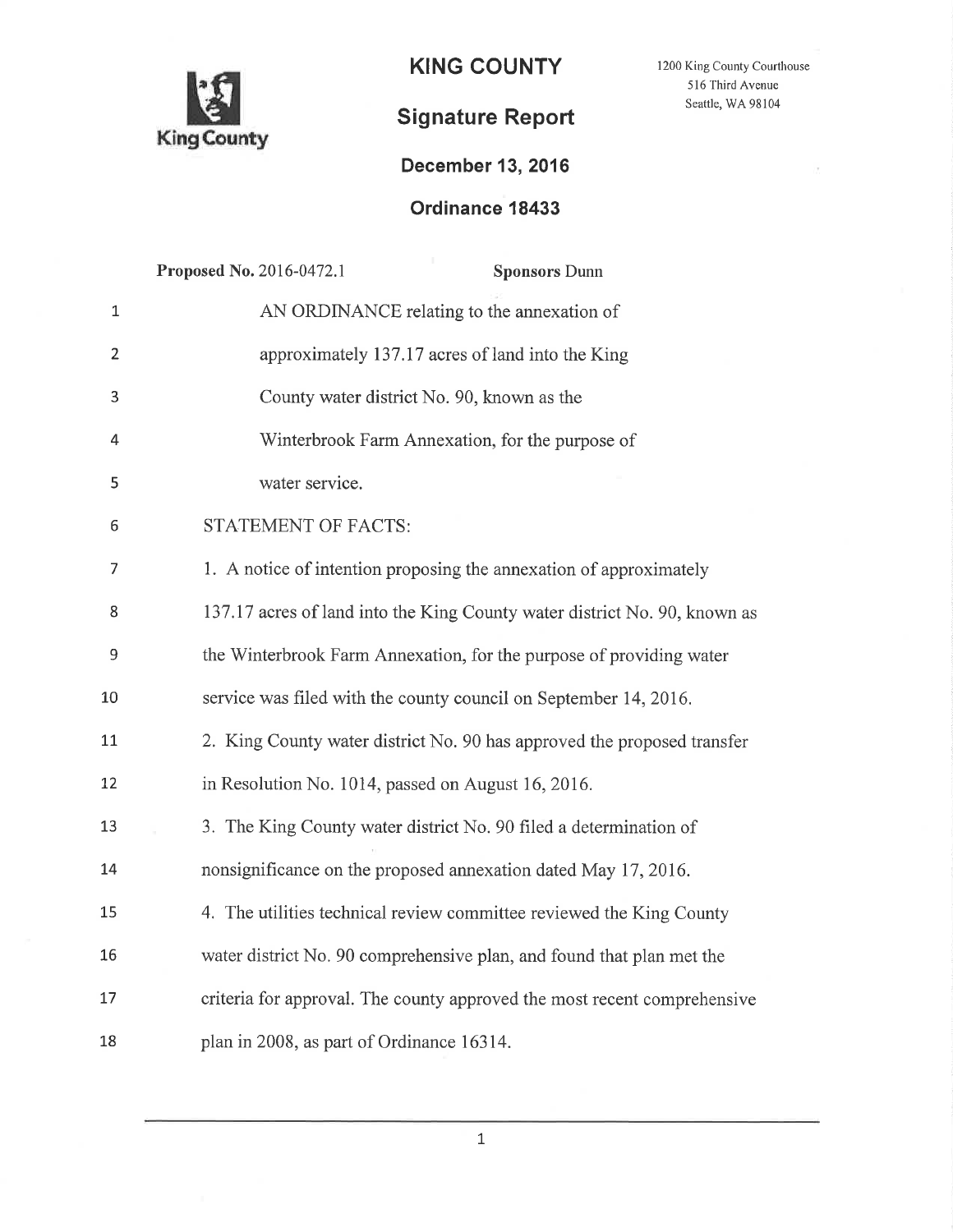19 20 5. The county council held the legally required public hearing and has considered the criteria in RCW 57.02.040.

2t BE IT ORDAINED BY THE COUNCIL OF KING COUNTY:

- 22 SECTION 1. The annexation of approximately 137.17 acres of land into
- 23 the King County water district No. 90 for the purpose of providing water service
- 24 described in Attachment A to this ordinance is approved. Approval of this
- 25 proposed annexation is consistent with RCW 57.02.040.
- 26 SECTION 2. King County water district No. 90 is the appropriate entity
- 27 to serve the area proposed to be annexed.
- 28 SECTION 3. Completion of this annexation does not constitute county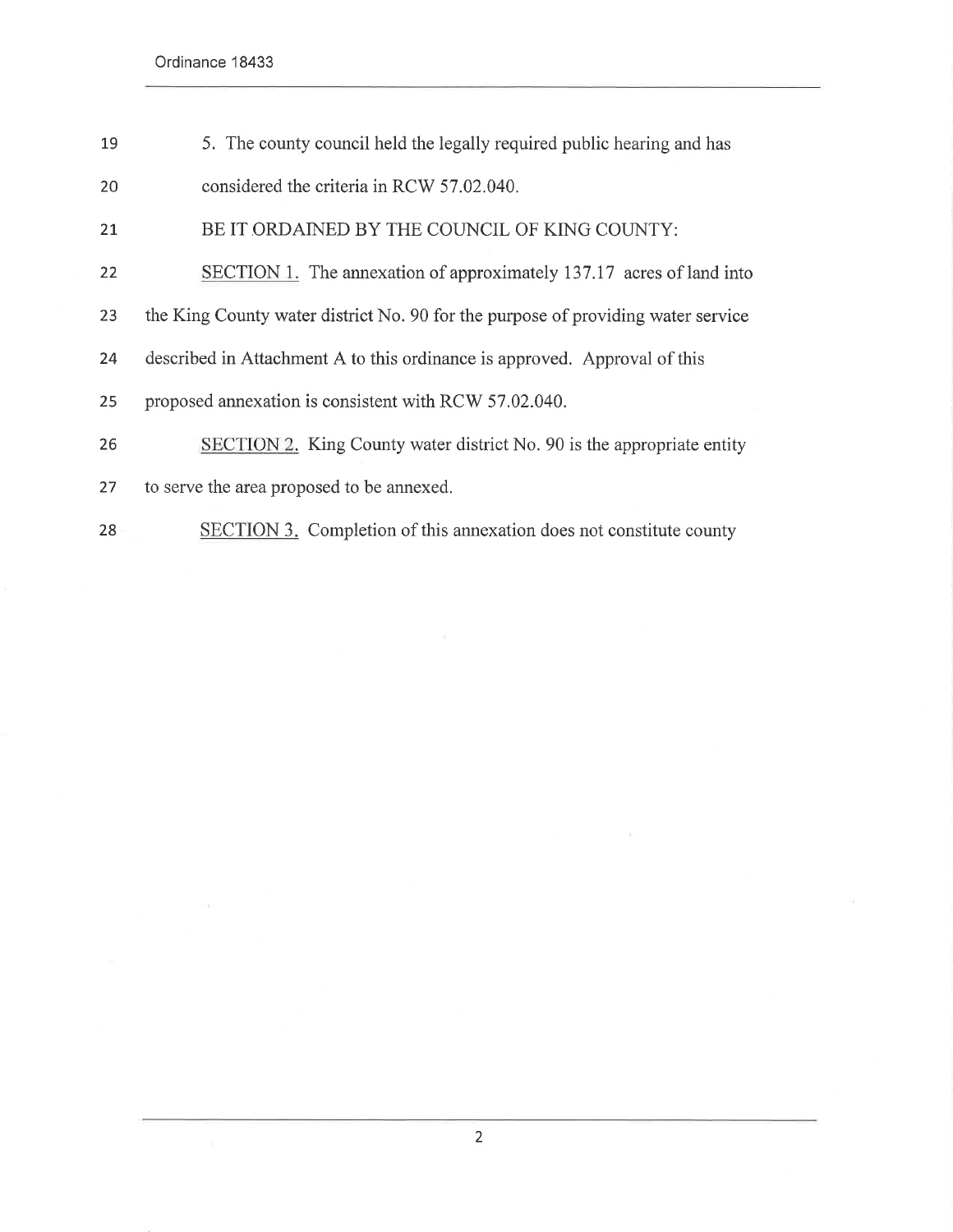- 29 approval or disapproval of any other permits, certifications or actions necessary to
- 30 provide service to this annexation area.

31

Ordinance 18433 was introduced on 10/3/2016 and passed by the Metropolitan King County Council on 12/12/2016, by the following vote:

> Yes: 9 - Mr. von Reichbauer, Mr. Gossett, Ms. Lambert, Mr. Dunn, Mr. McDermott, Mr. Dembowski, Mr. Upthegrove, Ms. Kohl-Welles and Ms. Balducci  $No: 0$ Excused: 0

> > KING COUNTY COUNCIL KING COUNTY, WASHINGTON

J. Joseph McDermott, Chair

ATTEST:

Melani Pedroza, Acting Clerk of the Council

APPROVED this 16 day of **VECEMBER**-2016.

KING COUN

Y COUNCIL

2016 DEC 16 PM 3: 48

RECEIVED

Dow Constantine, County Executive

**Attachments: A. Legal Description**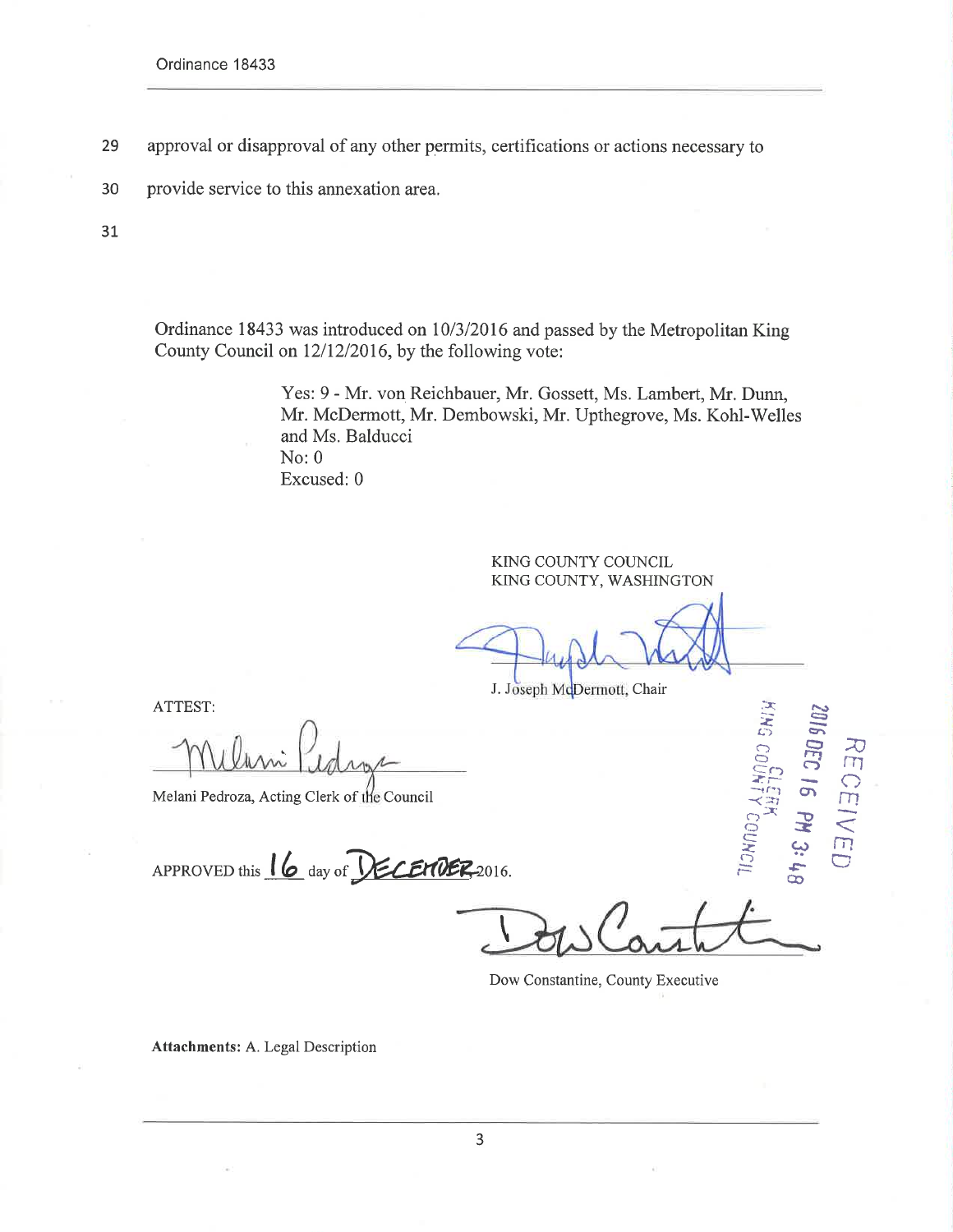# ATTACHMENT A EXHIBIT G ORVISCHER

A description of the area sought to be annexed is as follows:

 $2016 - 472$ 

WA State Boundary Review Board For King Co.

Those portions of the Northeast quarter of the Southeast quarter of Section 17, Township 23 North, Range 6 East, W.M., the West half and Northeast quarter of the Southwest quarter and the Southeast quarter of the Northwest quarter of Section 16. Township 23 North, Range 6 East, W.M. in King County, Washington, further described as follows:

Commencing at the East quarter corner of said Section 17:

Thence southerly along the East line of said Section 34.09 feet to a point on the southerly margin of SE May Valley Road, said point also being the Northwest corner of Lot 1, Segregation Map Number L98M0056, recorded in Volume 135 of Surveys, Page 124, records of King County, Washington, and the True Point of Beginning;

Thence continuing southerly along said East line 22.72 feet to the Northeast corner of "Tract J", Amended Plat of Sunset Valley Farms, according to the Plat thereof recorded in Volume 139 of Plats, Pages 88 through 91 inclusive, Records of King County, Washington;

Thence northwesterly along the North line of said Tract 3.41 feet to the Northwest corner of said Tract:

Thence southerly along the West line of said Tract 385.76 feet to a point on the northerly margin SE 137<sup>th</sup> Place, said point being the Southwest corner of said Tract:

Thence southeasterly along said margin 3.04 feet to a point on the easterly margin of SE 137<sup>th</sup> Place, said point being the Southeast corner of said Tract:

Thence southerly along said easterly margin 60.76 feet to a point on the southerly margin of said SE 137<sup>th</sup> Place, said point being the Northeast corner of "Tract K" of said plat;

Thence northwesterly along said southerly margin 3.04 feet to the Northwest corner of said Tract:

Thence southerly along the westerly line of said Tract 486.18 feet to the Southwest corner of said Tract:

Thence along the southerly line of said Tract 3.00 feet to a point on the East line of said Southeast quarter of Section 17, said point also being a point on the westerly line of said Lot 1 of said Segregation Map Number L98M0056;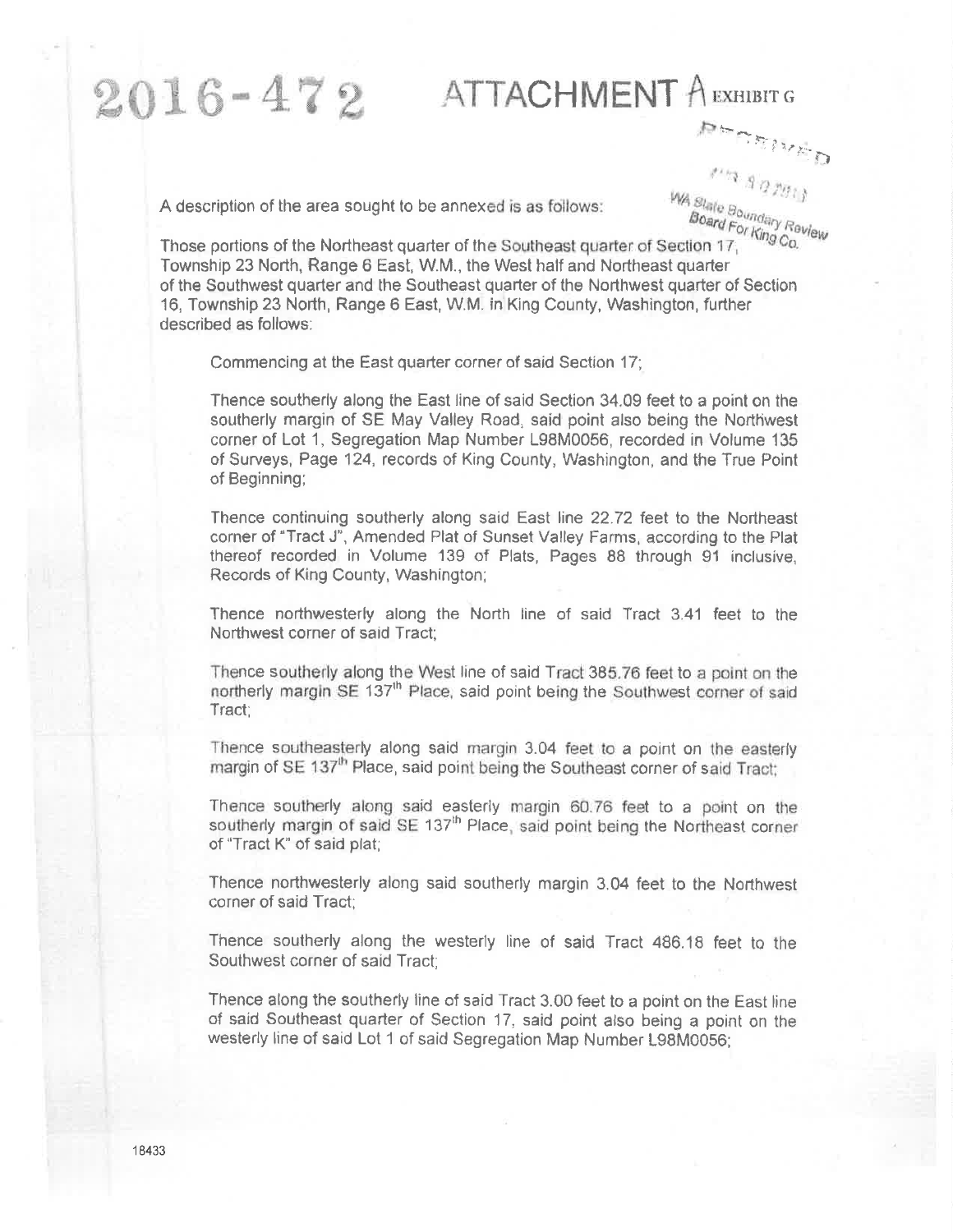### RECEIVED

#### ANG 30 2016

WA State Boundary Review

Thence southerly along said westerly line and the westerly line of Lot 3 of said Board For King Co. Segregation Map to the Southwest corner of said Lot 3, said corner also being the Southwest corner of said Southwest quarter of Section 16;

Thence along the southerly line of said Lot 3 and Lot 4 of said Segregation Map 1327.52 feet to the Southeast corner of said Lot 4;

Thence northerly along the easterly line of said Lot 4 1313.56 to the Northeast Corner of said Lot:

Thence northerly along the easterly line of Lot 2 of said Segregation Map, 360 feet, more or less, to the Southwest corner of Lot 4, King County Short Plat 484108, recording number 8603250949, records of King County, Washington, said corner being a point on the centerline of Mason Creek;

Thence easterly along the southerly line of said Lot 4 of said King County Short Plat, said line also being the centerline of said creek, and the northerly line of Lots 1 and 2, King County Short Plat 179171, recording number 8005020735, records of King County, Washington, to the North end of the East line of said Lot 2 per Boundary Survey of Addendums to Boundary Agreements For Noah Johnston, recording number 9405179007, records of King County, Washington;

Thence southerly along said line 354.67 feet to the South line of the Northeast quarter of the Southwest quarter;

Thence easterly along said South line 920.04 feet to the Southeast corner of the Northeast quarter of the Southwest quarter of said Section 16;

Thence northerly along the East line of said Northeast quarter of the Southwest quarter to the most easterly Northeast corner of "Parcel 2". King County Short Plat 1177068, recording number 7805100673, records of King County, Washington;

Thence westerly along the North line of said "Parcel 2", said line being common to "Parcel 1" of said Short Plat, 105 feet to an angle point in said common line;

Thence northwesterly along the easterly line of said "Parcel 2" to the southerly margin of SE May Valley Road;

Thence westerly along said margin to its intersection with the southerly prolongation of the easterly most westerly line of Lot B, King County Lot Line Adjustment Number 579044, recording number 8405110724, records of King County, Washington;